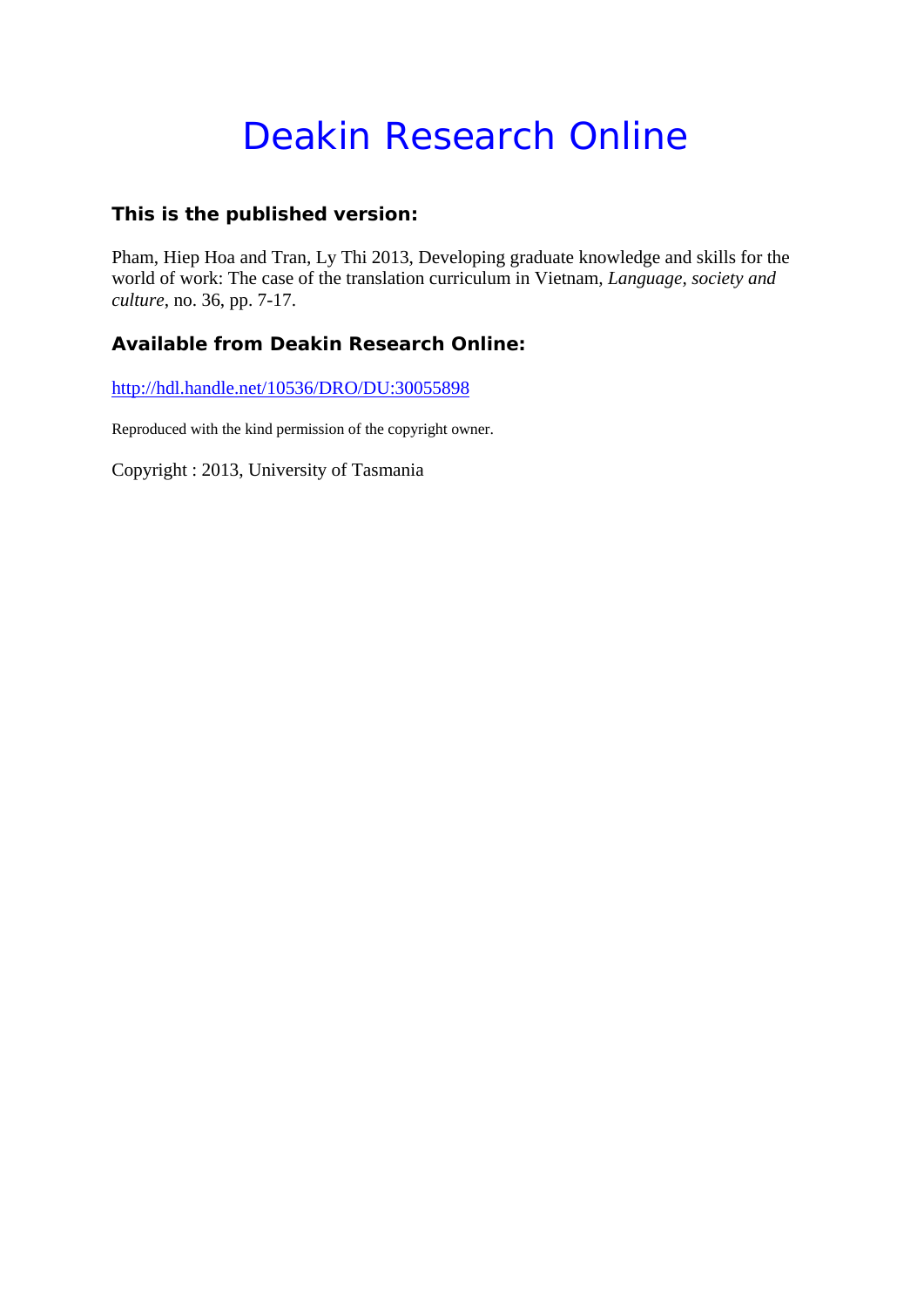

## **Developing Graduate Knowledge and Skills for the World of Work: The Case of the Translation Curriculum in Vietnam**

## **Hiep Hoa Pham**

*Hue College of Foreign Languages, Vietnam*

## **Ly Thi Tran**

*RMIT University, Australia*

#### **Abstract**

*National and global challenges have given rise to the need to prepare Vietnamese graduates for effective adaptation to the increasingly changing professional field, their community, their society and the globalised world. The tertiary education curriculum thus needs to take into account the employment market, socio-cultural demands and students' individual needs in order to develop highly educated populations for the world of work and for the current knowledge economy. Based on a case study of the translation curriculum in a B.A. (Bachelors of Arts) language program, this paper addresses the mismatch between the demands of the translation employment market and the curriculum within the context of Vietnamese tertiary education. It raises a number of important issues related to the tensions between the centralised curriculum, learner-centred education, the actual demands of the employment market as well as the issue of capacity building in response to the socialist-oriented market economy and the changing workplace context in Vietnam. Implications are drawn not only for the translation curriculum, but also for the reform of the Vietnamese tertiary education curriculum as a whole, in order to enhance graduate employability.*

**Key words:** *Graduate knowledge and skills, translation program, curriculum design, Vietnam*

## **Introduction**

In recent years, the need to equip students with graduate knowledge, skills and attributes in response to the socialist-oriented market economy, changing society, modernisation and global challenges has been a growing concern for Vietnamese Ministry of Education and Training (MOET). This has challenged the conventional principles underpinning the tertiary education curriculum in Vietnam. Yet, at the same time, it gives rise to the opportunities to rethink what constitutes quality tertiary education in the contemporary context of Vietnam and to move towards a more responsive curriculum and effective pedagogy. Teaching and learning initiatives which support the development of employability skills contribute to preparing graduates for the demand to compete and perform effectively in national and global knowledge economies.

This paper examines the issues related to the development of graduate knowledge, skills and attributes for the translation employment market in Vietnam. It draws on a case study of the translation curriculum in a B.A. language program to analyse the mismatch between the demands of the translation employment market and the translation curriculum and pedagogic practices. The paper raises a number of important issues related to the tensions between the centralised and controlled curriculum, learner-centred education, the demands of a professional life as a translator as well as the issue of capacity building in response to the socialist-oriented market economy and the changing employment structures Vietnam. The paper begins with a discussion of the broader picture of the development of knowledge, skills and attributes in Vietnam's tertiary education. The growing demand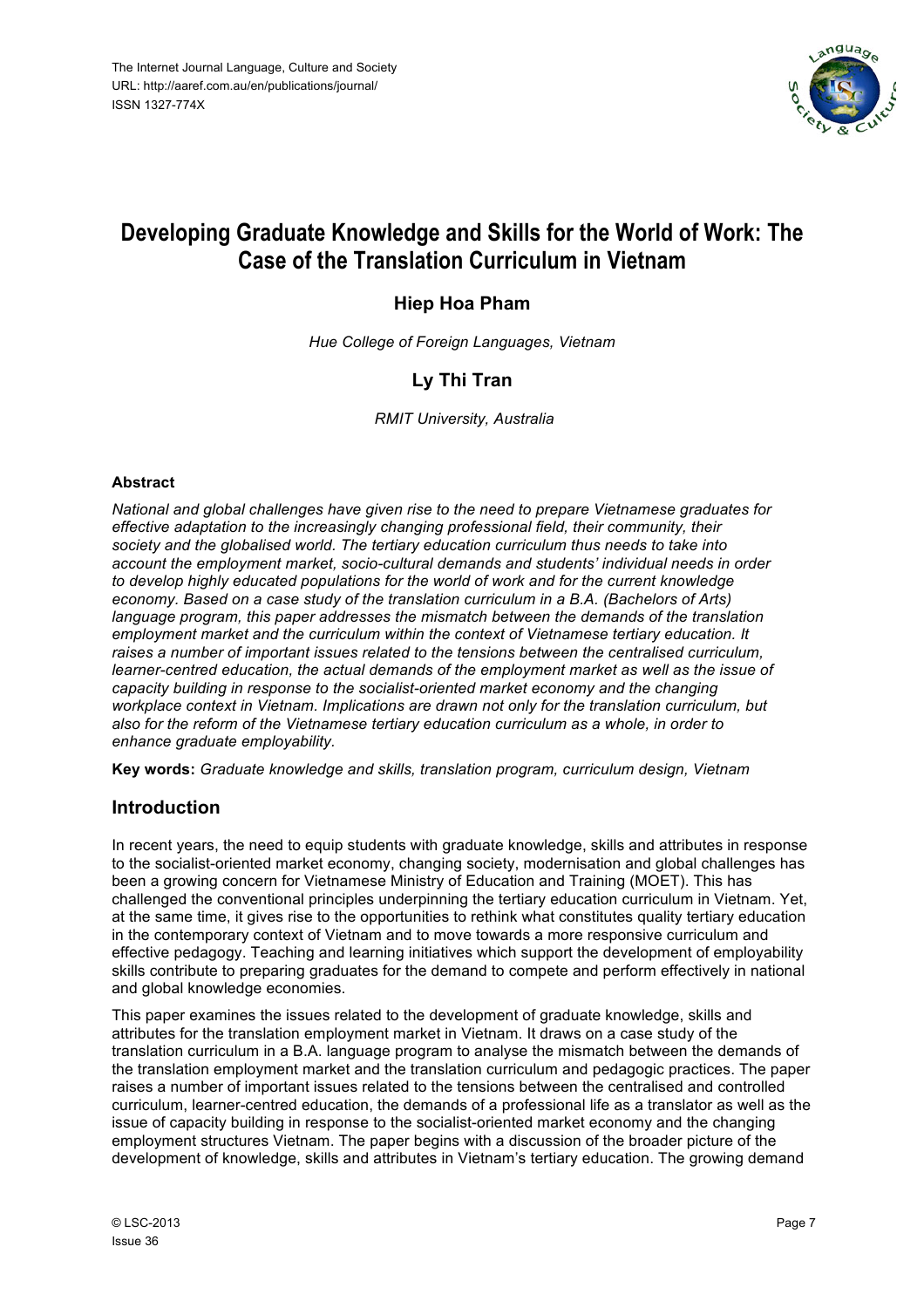

for translation in the global and national context will then be addressed. This will be followed by the analysis of the

translation curriculum and the discussion of to what extent the present curriculum addresses the issue of professional readiness for language students within a market economy and a global age. Finally, some pedagogical implications not only for the translation curriculum but also for reform of the tertiary education curriculum as a whole in Vietnam will be identified and explored in order to enhance general graduate employability.

## **Development of graduate knowledge and skills for the employment market in Vietnam**

Modernisation and national and global challenges foster the need to develop graduates who are capable to effectively engage in and adapt to the increasingly changing professional field, their community, their society and their nation. In particular, it is crucial for the tertiary education curriculum to take into account the employment market, social demands and the students' individual needs in order to develop an educated workforce that can respond to the need for national development. Yet, how to balance community needs, business needs, employability demands and individual needs in curriculum design is a critical question for Vietnamese tertiary education. Moreover these dimensions of needs are often intertwined. For example, learners' needs can be multiple and appear to be to a certain degree re-shaped by the employment market, the society and the learning environment with which they interact.

In 1986, the Vietnamese government initiated *Đổi Mới* or Economic Reform to move from a centrallyplanned socialist economy to a socialist-oriented market economy. *Đổi Mới* aims to develop a multisectoral market economy under the state management in the socialist orientation. Even though *Đổi Mới* has been regarded as a practical response of the Vietnamese government to the contemporary context of Vietnam and modern economy, Vietnamese tertiary education has been criticised to be out of tune with the demands of the market economy, the world of work, the society and the globalised world (Chiến lược phát triển giáo dục Việt Nam, 2008). Moreover, it has been argued that the reform of tertiary education in Vietnam needs to take into account graduates' employability as an important mission (Nguyen, 2012). The translation curriculum should not be an exception.

There emerges a paradox regarding the employment market in Vietnam. At the moment, Vietnam is facing severe skills shortage in various service sectors including finance, banking, business and tourism (OECD, 2012). Yet, according to OECD (2012), up to 60% of Vietnamese graduates are unable to secure employment and of those who are employed, many do not work in areas of their major or need to be re-trained. This happens because many employers still find it difficult to find graduates with the knowledge, skills and attributes required for their workplace. Coupled with professional knowledge, the development of employability and life skills and attributes are integral for graduates' capacity to stay employed and for their effective transition into the world of work. However, these aspects have not yet been accorded sufficient emphasis in a wide range of tertiary education programs in Vietnam, including the translation program.

Given the impacts of globalisation, westernisation, commercialisation and the market economy, there is a critical need to take students beyond mere instrumentalism where learning outcomes are subject to individuals' pragmatic orientations and viewed in economic terms (Levin, 2000, p. 21). On the other hand, a curriculum that is centred on mere academic achievement, theory-oriented and scholastically driven only is no longer sufficient given Vietnam's current economic developments, issues of skill shortages and unemployment, pre-employment and post-employment education and training and the need to develop Vietnam in the global context. Though employers may not be the only judges of employability skills (Hager & Holland, 2006), a curriculum that is isolated from the employment market and employers' needs is associated with low-level commitment to skills development in Vietnamese tertiary education (Tran & Swierczek, 2009). Tran and Swierczek further argue 'developing skills in universities is not only shortcoming, but also mismatching employer needs. While employers prioritize learning, communication, information processing, problem solving, and interpersonal skills, lecturers lay their focus on decision-making, learning, and information processing skills to solve problems' (2009, p. 580). The changing employment market is characterised by cross-sectoral employment mobility which fosters more diverse, fluid and flexible career paths for graduates. Global forces, the market economy and its associated features including the changing employment structure require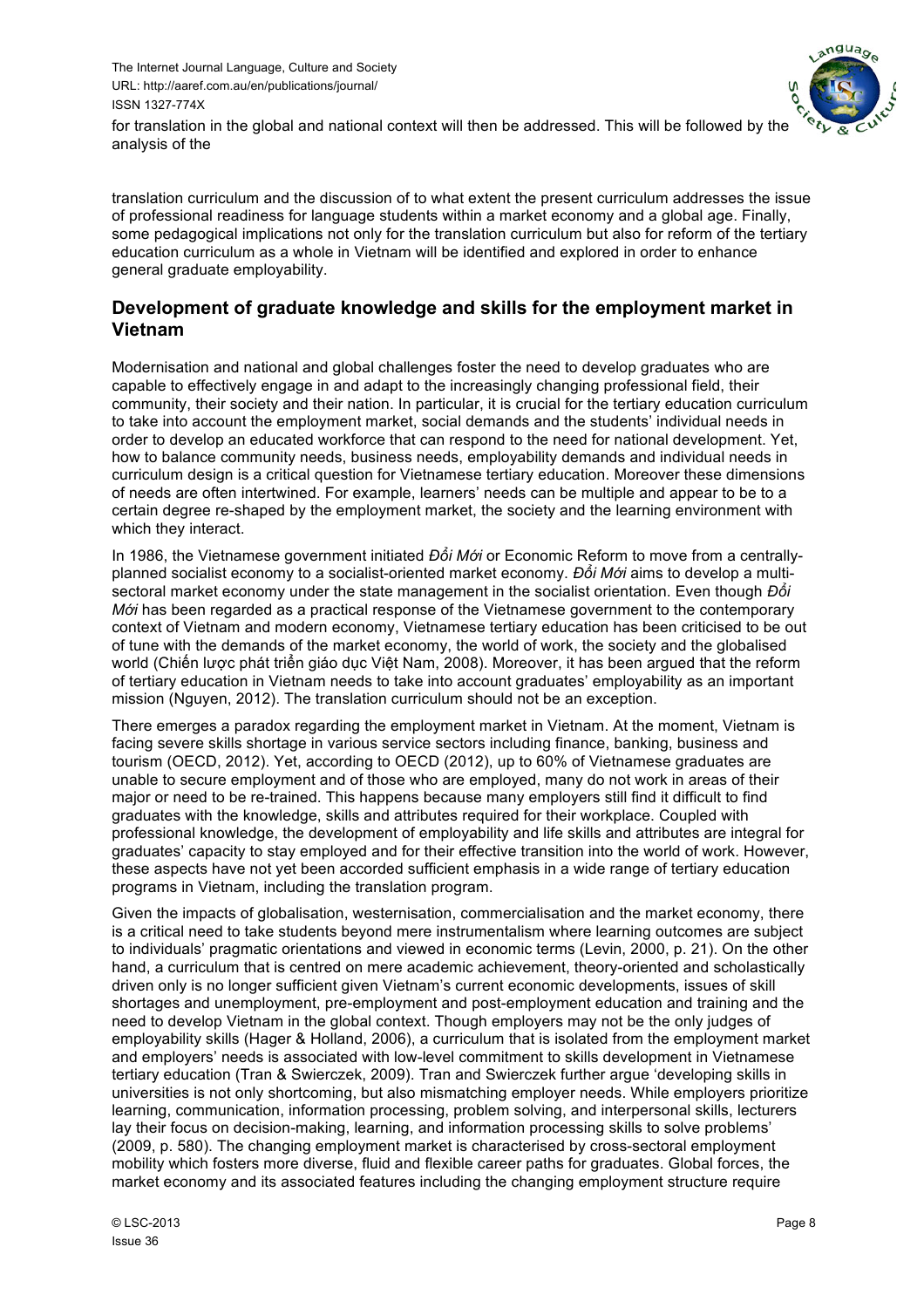

Vietnamese tertiary education to develop graduates' capacity to oversee changes, think creatively and effectively adapt to the competing demands of the workplace as well as different social settings. In relation to translation education and training, it is critical for the curriculum to enable prospective translators to develop the capacity to foster lifelong learning, search for new knowledge and techniques needed for their profession, flexibly navigate and apply both theoretical and practical knowledge to different professional contexts and to be responsive to changes.

The present centralised and controlled tertiary education system and the lack of autonomy are amongst the factors that hinder the flexibility of Vietnamese institutes and their responsiveness to workplace needs, changing economy's demands and learners' multiple expectations. Vietnam's current tertiary education sector is characterised by the inflexible control of the government and the central ministry – the Ministry of Education and Training (MOET) (Hayden, 2005). The autonomy to establish connections with employers, industries and workplaces in order to better understand their practices and demands and incorporate such understandings into curriculum design is vital for the reform of tertiary education in Vietnam.

Integrating employability skills into the curriculum is a necessary step to make the curriculum more learner-centred and responsive to the professional world that tertiary students will soon engage in. Although some efforts have been made to reform the educational system, it is still common practice in Vietnam that learners at all educational levels have learnt to passively accept the knowledge imparted by the teacher and from textbooks rather than engaging critically with emergent theories and skills that are key to their future professional practices. The need to demonstrate compliance to the centralised curriculum and prepare students for examinations which often focus on testing the knowledge transferred to students from the teacher and textbooks seem to be a constraint for the renovation of tertiary education curriculum, including the translation curriculum. Students' learning needs, including needs related to their professional readiness, which are at the heart of a responsive and learner-centred education (Jones, 2005), are compromised at the expense of the pressure for teachers to conform to the fixed requirements of the curriculum they are teaching.

## **The global translation market**

Over the last decade, the global translation market has seen a staggering growth. Commercial initiatives have now gone beyond geopolitical boundaries, and for competition and survival, any company wishing to be successful in the marketplace must cross borders and advertise its products abroad and participate in international trade. As international communication has grown, translation has become vitally important to companies in industry, commerce, education, tourism and so on. The volume of documents that need to be translated to reach target groups beyond national borders has multiplied manifold (Olvera-Lobo et al. 2005). According to Common Sense Advisory an American market research company, the global translation market brought about USD 14.25 billion in 2008, and is estimated to increase to USD 14.25 billion in 2013, an 10.8 % increase in the 5 year interim (Beninatto, Renato, & Kelly, 2009). The identified translation market is commonly that of the technical and business translation such as legal translation, commercial translation, financial translation, subtitling, multimedia translation, and website localization At present, there are about 25,000 translation and interpretation companies in over 152 countries (Beninatto, Renato, & Kelly, 2009). The increasing migration trends have also created a strong demand for translation, especially in countries such as America, Canada, Australia and some European countries. In sum, the billion dollar figure in the translation industry is the result of globalization, tourism, migration, and in particular, the expansion of international business, in both the private and government sectors.

It should also be noted that the translation market has now become decentralized. This is a factor that shapes a new direction for translator training and education. As a result of new technologies and the increasingly blurred economic borders, the translation services that a company, an organization, or a client requires are usually not confined by geographical boundaries. That means that physical distance is no obstacle to the successful completion of a translation assignment. Global translation websites such as Proz.com and Translatorscafe.com enable translators from any part of the globe to market their services globally and win jobs from international translation companies. Translators based in Vietnam, for example, can launch their profiles through these websites, to bid for and receive jobs from companies or clients based in London and New York. This phenomenon is advantageous as it expands the field of the profession, but at the same time, it poses many challenges for translators, who find it ever more difficult to define their specialization, their resources and, ultimately, their training (Olvera-Lobo et al., 2005). In the end, all translators are competing with other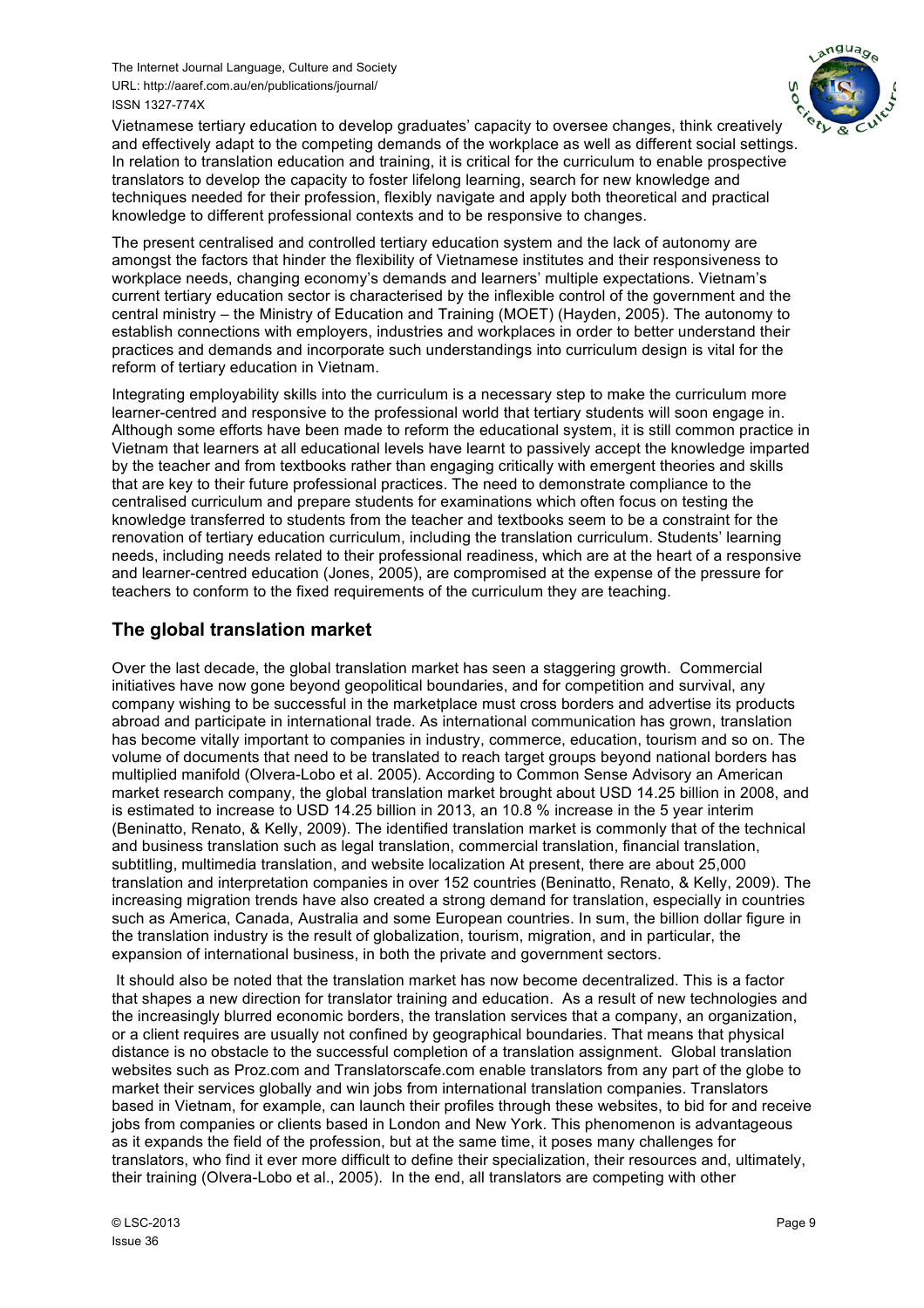

translators from all over the world (Olvera-Lobo et al., 2005). Therefore, professional readiness for a trans-national and cross-cultural employment market is a dimension that needs to be accorded critical emphasis in designing the translation curriculum in a global age.

With the advancement of technology, the translation market has thus become more demanding than ever before, and this is also a factor for consideration in the development of the translation curriculum. In the modern translation market, few translations can be done without Computer Assisted Translation (CAT) tools. The nature of such tools is to help translators speed up their work and maintain consistency through a translation memory (TM). It is obvious that the technological tools and utilities available can make some translation work easier to translators. However, these resources require translators to receive more training. They need to learn to familiarize themselves with the most common tools, if not all. In many cases, translators need to obey the rules set by clients in terms the computer tools clients want to use, as well as the resources they prefer. In the professional settings, the subject matters of source texts are, in principle, infinite; and the computer tools necessary for developing translation work can be quite varied. Translators thus always need to update their tools and resources to compete in the translator market (Olvera-Lobo et al., 2005).

## **The translation curriculum in Vietnam as a case study**

## **Growing demand for translation in Vietnam**

The Vietnamese government's open door policy and the transition to the socialist-oriented market economy have been accompanied by a rapid increase in the number of of private, joint venture and foreign direct investment (FDI) enterprises, increasing exports and imports, the growth of international trade, the broadening of international ties and the growth of mass media and the internet. In particular, according to Mori, Pham and Nguyen (2010), the total value of approved FDI projects in Vietnam was US\$ 71.7 billion in 2008, which is more than three times that in 2007, US\$ 21.3 billion. The national and global forces have created the demand for professional translation and this trend is expected to continue to grow in the next couple of decades. A quick search in Vietnamworks.com, the biggest employment website in Vietnam, shows that the demand for translation jobs is usually three or four times higher than the demand for language teaching jobs (Pham Hoa Hiep & Ton Nu Nhu Huong, 2009). Professional translators are indeed encountering competing needs and an increasingly complex professional environment in which personal expectations, disciplinary conventions, cultural norms, national standards and possibly trans-national markets intersect. Furthermore, the world of professional translation involves highly interconnected, intercultural, interpersonal and interdisciplinary contexts in which graduates will probably find themselves. Therefore the translation program in the tertiary education sector is a relevant and interesting case study that can reveal the interface between what the employment market demands and how students are prepared to participate in this professional world.

#### **The translation curriculum at the tertiary education level in Vietnam**

It is widely observed that translators have been often trained in an informal way, which lacks both clearly-defined curricula and proper training methodology (Pym, 1998; Garb, 2001). For example, Caminade and Pym (1998) remark:

Translators ... have been trained informally, basically through trial and error, unstructured apprenticeship arrangements, or any of the various translating activities that accompany the study of a foreign language and culture within the Liberal Arts tradition. (Caminade & Pym 1998, p. 280)

Designing a translation program that benefits future translators is deemed important. However, this task requires careful planning and development. Garb (2001) posits that the development of a translator training program, like any other programs, should follow a systematic cycle, or specific steps that represent the bones that make up the skeleton of the design and development process. Garb (2001) illustrates the bones of the skeleton of an integrated translation program's design and development as follows (Figure 1):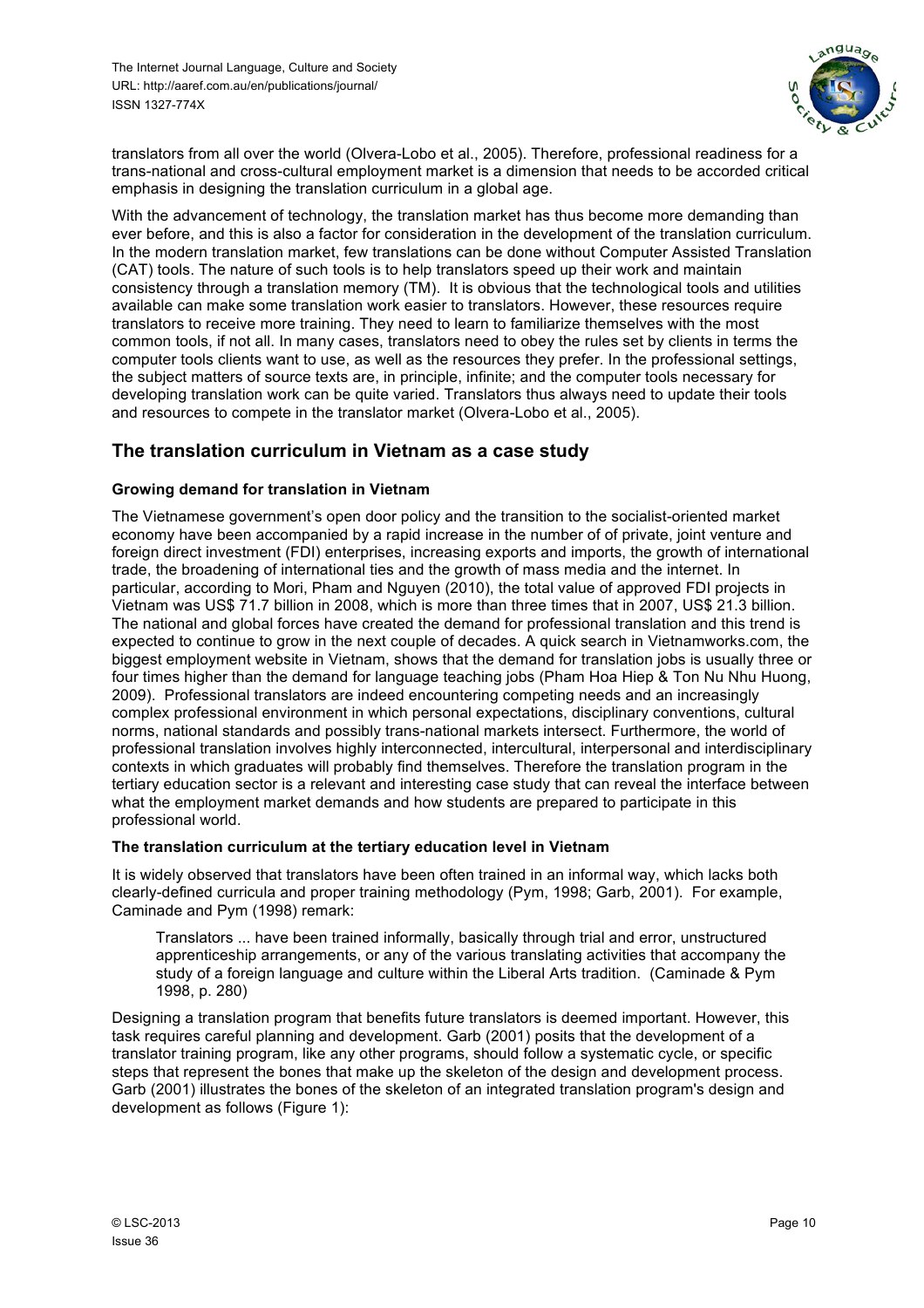



Cycle of Translation Program Design and Development (Gabr 2000, 17)

*Figure 1:* Cycle of translation program design and development

Gabr's framework above is inspired by a professional approach to translation. The first step is to identify market needs, and this is followed by identification of the students' needs.

In Vietnam, as well as in many other Asian countries, translator training and education has not received adequate attention. Translation courses are often offered as part of most degree programs in a foreign language such as English. Within the traditional model, students receive unsystematic translation training based on trial-and-error methods, arbitrary teaching points and hand-onexperience. Translation activities are mainly linked with foreign language acquisition, or the study of a foreign language and culture (Caminade & Pym, 1998). Despite this, in recent years attempts have been made to move from a traditional training approach that focuses on purely linguistic aspects to a more professionally-grounded approach aiming to equip learners with professional skills that are useful for their future jobs as translators. For example, at Hue College of Foreign Languages, where the first named author of this paper is based, the following components are focused in the B.A. program for students majoring in translation:

- Language development (English and Vietnamese)
- Knowledge about the culture of English speaking countries and cross-cultural communication
- Specialized knowledge
- IT knowledge (on-line dictionaries/resources, CAT tools, software...)
- Communication skills and ethics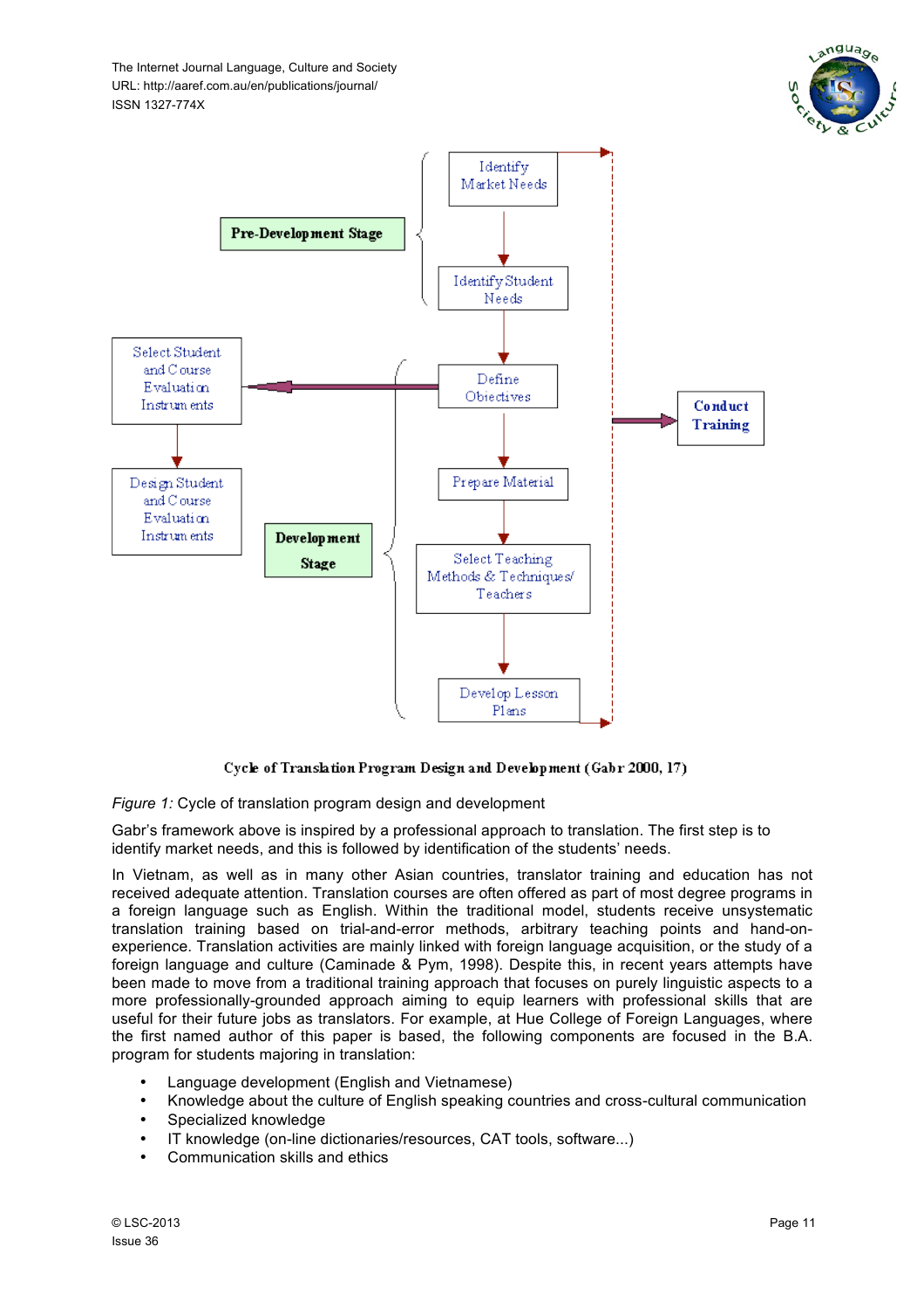

In phrase 1 of the program (the first two years), students are required to take subjects which aim to  $\mathfrak{F}$ . develop English and Vietnamese language skills, cultural knowledge and cross cultural communication skills. Phrase 2 of the program (the last two years) is designed with the aim to intensively develop professional skills. Subjects offered at phrase 2 range from introduction to translation (basic translation theories and basic knowledge about translation industry) to developing basic translation skills (such as reading comprehension and text analysis), specialised translation practices, knowledge of computer assisted translation tools, and ethics and translation business skills  $(Table 1)$ .

Table 1: *Contents covered in Phase 2 in the Translation Program at Hue College of Foreign Language, Vietnam (Extract from Revised BA Curriculum in English, Hue College of Foreign Languages, 2009)*

| Code      | <b>Translation Major</b>                                                                                             | Number of<br><b>Credits</b> |
|-----------|----------------------------------------------------------------------------------------------------------------------|-----------------------------|
|           | <b>Name of Subject</b>                                                                                               |                             |
| A.II.2.1  | Introduction<br>to<br>Translation<br>and<br>Interpretation                                                           | 2                           |
| A.I.I.2.2 | <b>Basic</b><br>skills<br>for<br>Translation<br>&<br>Interpretation                                                  | 4                           |
| A.II.2.3  | <b>Translation Practice 1</b>                                                                                        | 4                           |
|           | (General/Everyday<br>Topics)                                                                                         |                             |
| A.II.2.4  | <b>Translation Practice 2</b>                                                                                        | 4                           |
|           | (General<br>Business/Economy)                                                                                        |                             |
| A.I.I.2.5 | <b>Translation Practice 3</b>                                                                                        | 4                           |
|           | (Education/ Pedagogy<br>Literacy)                                                                                    |                             |
| A.II.2.6  | <b>Translation Practice 4</b>                                                                                        | 4                           |
|           | (Tourism/<br>Travel/Environment)                                                                                     |                             |
| A.II.2.7  | <b>Translation Practice</b><br>5<br>(Administration/<br>Governance<br>Development/<br>International<br>Organization) | 4                           |
| A.I.I.2.8 | Computer<br>Assisted<br>Translation<br>Tools<br>Wordfast,<br>Trados)<br>and on line Resources                        | 3                           |
| A.II.2.9  | Ethics and Business<br><b>Skills in Translation</b>                                                                  | $\overline{2}$              |
| A.II.2.10 | Independent Project                                                                                                  | 3                           |
| A.II.2.11 | Practicum                                                                                                            | 5                           |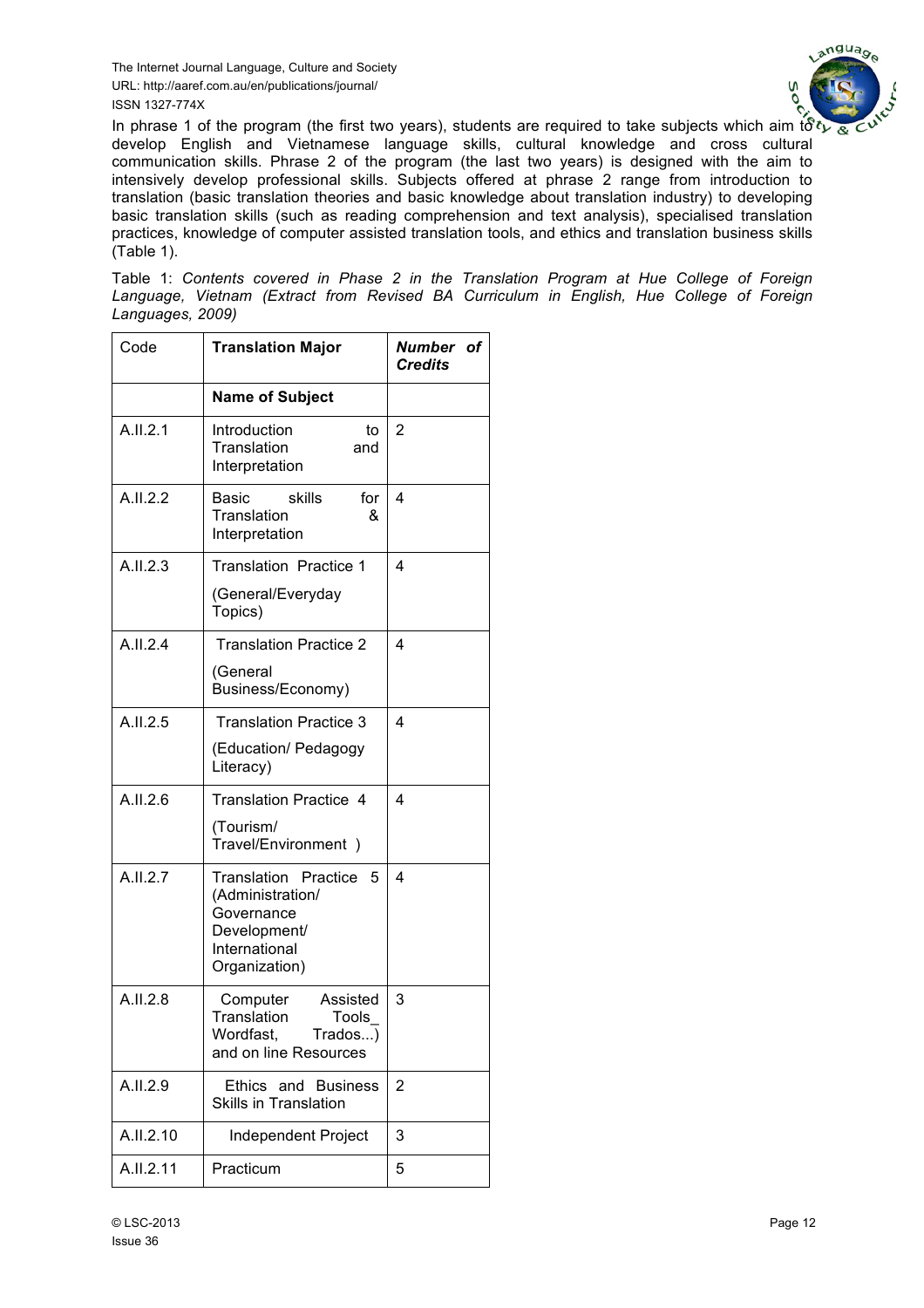

In theory, this program has a relatively clear aim and seems to cover almost everything concerning the preparation for the training of translators as Gabr (2001) puts forward. However, in reality, there are problems at the level of implementation since the program lacks tools for the selection of students and course evaluation instruments. At the moment all students in the B.A. language program can choose to major in translation. Also, there is no systematic mechanism to evaluate if the program is at present actually taking into account the translation employment market and students' needs.

Recent research by Doan Thanh Tuan (2010) shows that the program has not yet met the market needs in terms of providing students with sufficient skills to work as professional translators. As a result, only ten per cent of students graduating from our program seem to be ready to work as professional translators. The remaining ninety per cent need further practice and additional training. Most translation teachers lack formal training in translation and hand-on experience related to the translation profession. Only two out of 10 teachers in the program work part-time as professional translators or are actively involved in the translation industry in some other form. Since most teachers are not translators themselves or still need to fine-tune with the translation industry, it is often difficult for them to apply authentic teaching methods and provide students with authentic materials. They are unable to pass on to students the vocational experience and wisdom that is obviously valuable for the latter's' career development (Doan Thanh Tuan, 2009). The fact that all students in the B.A. English language program, regardless of their linguistic competence, can choose to major in translation in their last two years at university also makes student delivery difficult.

## **Discussions and Implications**

## **Program objectives**

Setting the aim of the program is an essential step in any form of educational planning. Few would agree that students can work as professional translators soon after completing a B.A. program in translation, since translation requires long-term experience and complex skills, few of which can be gained through university training only. Nonetheless, a B.A. program should provide students with reasonably adequate knowledge and skills to embark on their profession and lifelong learning. In other words, while the goal of a B.A. program in translation should not be too ambitious, it should however offer students a good starting point and sufficient inspiration to progress in their career. Following Pym (2009), a B.A. program in translation needs to at least provide students with a solid background in language and communication skills, and very basic professional skills. Depending on the particular training situation, the aims of a program can vary. However, its basic aims should include:

- developing students' language skills in both a source language and a target language;
- providing students with basic linguistic and cultural knowledge of the source and target languages;
- helping students develop the professional skills and attributes required for translation practices;
- equipping students with conceptual understanding of the fundamental principles underpinning translation practices; and
- providing students with opportunities for non-specialised translation practices, and familiarising them with basic computer translation tools and resources.

#### **Identifying the market needs**

As hinted at above, today's global translation market is very demanding. Besides linguistic skills, professional translators need to possess a whole range of abilities, most of which cannot be acquired through formal university training, but rather require years of experience. The topics which most of the documents that clients on the market need to have translated revolve around are also varied, which represents a further challenge at the educational level in terms of the relevance of the contents of a translation course. A translation program in Vietnamese tertiary education should be designed in a way that can, to some extent, at least be informative for students of the challenges and demands of Vietnam's current translation market. For example, there should be room in the program for informative modules centering upon the linguistic, technological and business requirements of today's clients. Moreover, awareness should be raised about the types of documents usually entrusted for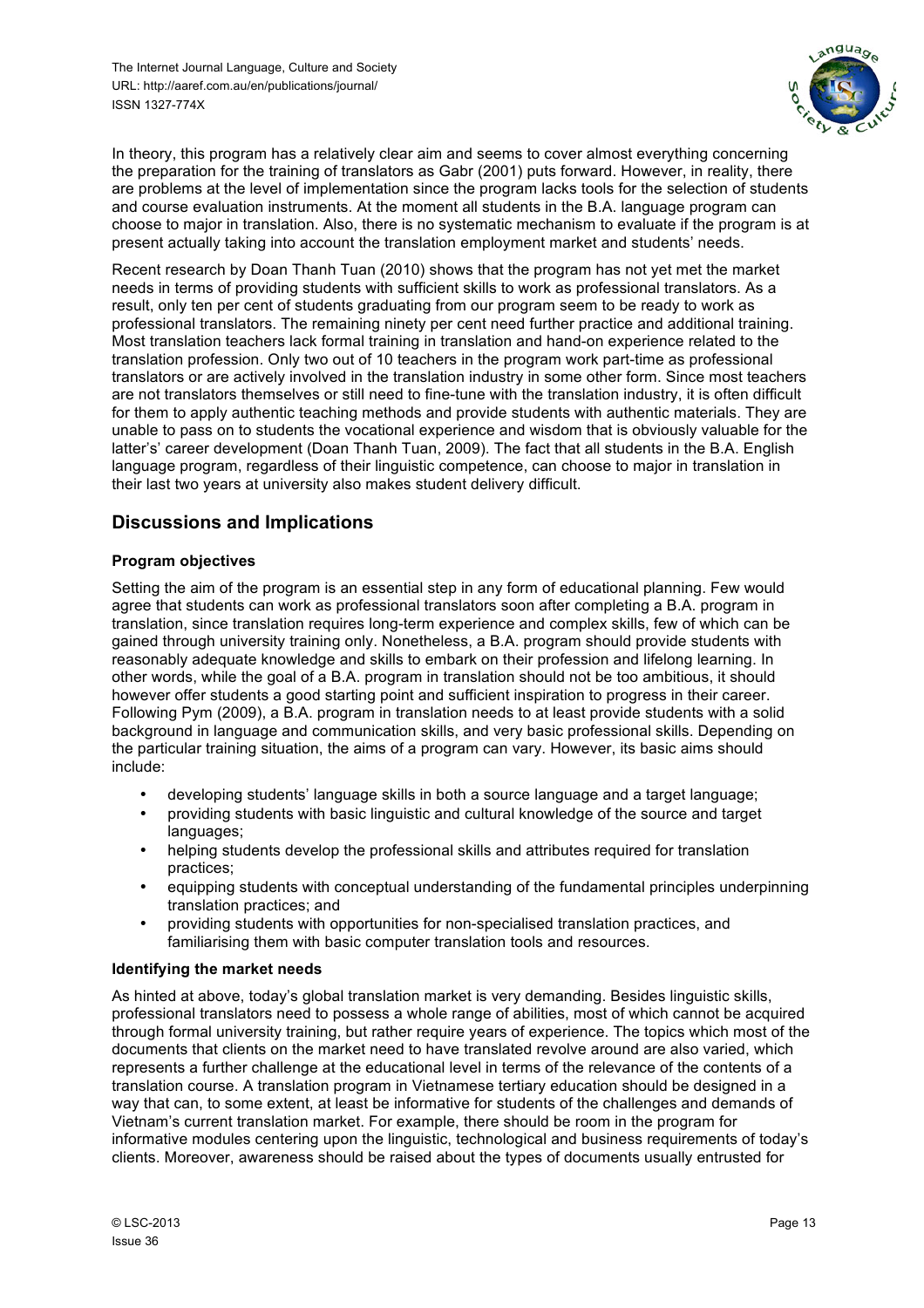

translation, about the computer tools that can best aid the translation of those types of documents, as well as the rates and deadlines often accepted for such a job.

#### **Students' needs**

The skills and traits that professional translators require in their profession should be brought to the students' attention. Searls-Ridge (2000) suggests that, like any professional, a successful translator needs to possess the following abilities and personal traits, many of which overlap:

- to be successful a translator must have a good general education in addition to the prerequisite language skills;
- to be successful a translator must have above-average writing skills in the target language;
- to be successful a translator must have excellent computer skills and a willingness to continue to learn new technology;
- to be successful a translator must have good business skills, including marketing, negotiating, pricing, and time management; and
- to be successful a translator must know his or her limitations in all of the areas mentioned above.

While these skills can be a useful resource for translation training in general, Bernadini (2004) argues that *translator training* should not be confused with *translator education*. *Translation training* focuses on the mainly linguistic and technical skills required to produce an acceptable translation ("translation competence"). By contrast, *translator education* is mainly based on the need for students to acquire a wide range of interpersonal skills and attitudes ("translator competence"), beyond the purely linguistic and technical skills. For example, students should learn how to work in collaboration with other translators, as well with other professionals including project managers, and clients. In a tertiary program students should thus not only be trained linguistically; but they should also learn how to locate and evaluate information for themselves. Similarly, professional norms will not be absorbed simply by seeing own translations corrected but through work on 'authentic' professional tasks. In other words, within translator education, students should be taught not just how to do things but also how to become members of the various overlapping professional communities engaged in the production of translations (Pym, 2009).

#### **Pedagogical practices**

The traditional method used in a Vietnamese translation class is to have individual students translate a text then write the translation on the board or read it out, then have it evaluated, either by the teacher or by other students. This is easy to do but is actually not quite meaningful in view of the real translation job that students will be asked to do after graduation. To better prepare for future employment, students should work in a "like real" professional setting (Nord, 1997; Gouadec, 2007). What follows is a typical process a professional translator in Vietnam is usually involved in during his/her daily work. It can be a useful source of reference for designing relevant activities and practices in a translation class:

- The translator translates the document, self-edit it before sending his/her finished work to the translation project manager;
- The project manager has another translator review the translation and make track changes in the document;
- The first translator receives back the document with track change, and comments. He/she reviews the change and sends the revised work to the project manager; and
- The project manager reviews the final work in consultation with the translator and proofreader before sending the final work to the client. (Pham Hoa Hiep & Ton Nu Nhu Huong, 2009)

In a translation class students can work in small groups, often in different roles, such as translator, reviewer, and project manager. Classroom activities can vary ranging from translating, editing and proofreading, and evaluating. Providing students with the opportunity for reflective and creative application of the translation theories and professional concepts learnt through activities such as role play, case studies and video analysis should also be at the heart of pedagogy for translation training and education.

Coupled with professional knowledge, employability skills should also be a component in the translation program in particular and tertiary education in general. There are various definitions of employability skills in the international literature and these may vary according to national, cultural and professional contexts. Yet they are often described to include: communication, teamwork, problemsolving, self-management, planning and organisation, use of technology, lifelong learning, initiative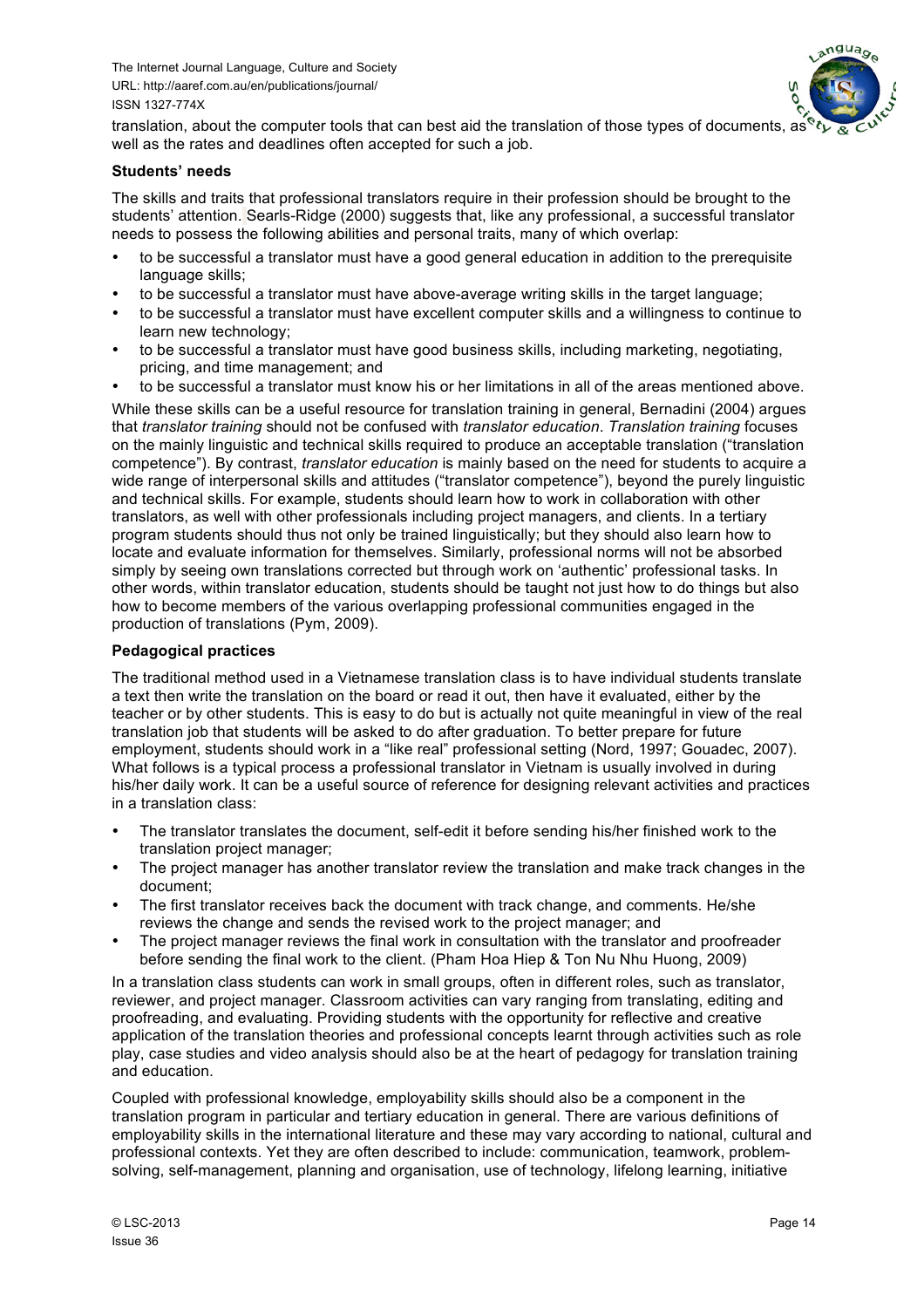

and enterprise skills (Garnett, 2012). Developing a career in the field of translation requires a commitment to juggle between competing demands growing out of the highly interconnected, intercultural, interpersonal and interdisciplinary context in which the translation profession is operating. Therefore, in order to be professionally ready for the translation world, not only professional knowledge and skills but also the capacity to foster lifelong learning, search for new knowledge and the techniques needed for their profession is critical for graduates. To secure employment and to stay employed in the context of a socialist-oriented market economy in Vietnam, graduates also need to be well prepared to flexibly navigate and apply both theoretical and practical knowledge to different professional contexts and to be responsive to changes. These 'soft' skills are crucial and need to be integrated into the teaching and learning of translation in Vietnamese tertiary education.

#### **Student recruitment**

As mentioned above, many B.A. language programs in Vietnam and in Asia are only designed to develop language skills rather than prepare students to become professional translators. Apparently not all students graduating from B.A. language programs will have sufficient skills to work as translators. Therefore, it is important to set at least one specific professional goal for all B.A. language programs - to offer students a specialised course that leads to a degree in translation rather than a general degree in English language skills. To this end, professional translation training should be offered to a number of students in a B.A. language program rather than to all of them. Selection criteria should be designed for this purpose in terms of linguistics, attitudes and motivations. For example, at some points in a program, assessment may be undertaken to ensure that students have a certain command of language skills to be chosen for a specific translation training program. Essays and interviews may be used to select appropriate students who are both competent enough and interested in becoming professional translators.

#### **Translation teachers**

Recruiting appropriate staff for a program in translation can be challenging, too. In many university programs, staff are considered to be academically qualified if they have an M.A. or Ph.D degree only, so they simply do not have the professional experience required to train professional translators. Because of this, it is important for teaching staff to network with professional translators. Translation teachers need to attend professional seminars, update their knowledge regarding the translation industry and study the employers' needs to be able to deliver effective courses. Improving teacher professional development is essential for improving the quality of teaching and learning. Therefore, it is critical to have more adequate and coherent structure at the institutional as well as departmental levels to support the professional learning of translation teachers and foster their sustained engagement with the translation industry.

#### **Partnerships with professional organisations and industry**

The lack of input from the industry and employment market is one of the current weaknesses of Vietnam tertiary education (Chiến Lược Phát Triển Giáo Dục Việt Nam, 2008) and, as indicated in the discussion above, translation programs are not an exception. Establishing deep connections and active partnerships with the translation industry and organisations is crucial to enhance professional learning, bridge the gaps between translation theory and practice and support the quality of translation training and education. Some activities to engage with the profession may include inviting professional translators, alumni and employers in the translation industry to deliver talks on issues related to the profession and industry. These topics may include opportunities and challenges confronting the profession and the partners, key features of the translation markets, and what constitutes competencies, skills and the knowledge needed for the profession from the point of view of employers and practitioners in the field. It is also critical for institutions to develop the capacity to deliver translation training in partnership with professional organisations and industry, for instance organising workshops as a part of the translation program together with employer representatives and/or professional translators. Critical reflection on guided questions should be accompanied with these activities since this enables students to draw meaningful implications for further practice. All these initiatives cannot be realised without support from the institution. Thus, institutions play an important role in providing systemic and coherent guidelines and support not only for developing but also sustaining partnerships and engagement with the professional organisations and industry.

Work-integrated learning that involves the development of professional knowledge, skill acquisition and application (Garnett, 2012) is regarded as an important innovation that tertiary education institutions can organise to effectively engage students in real-life work experience. Within the context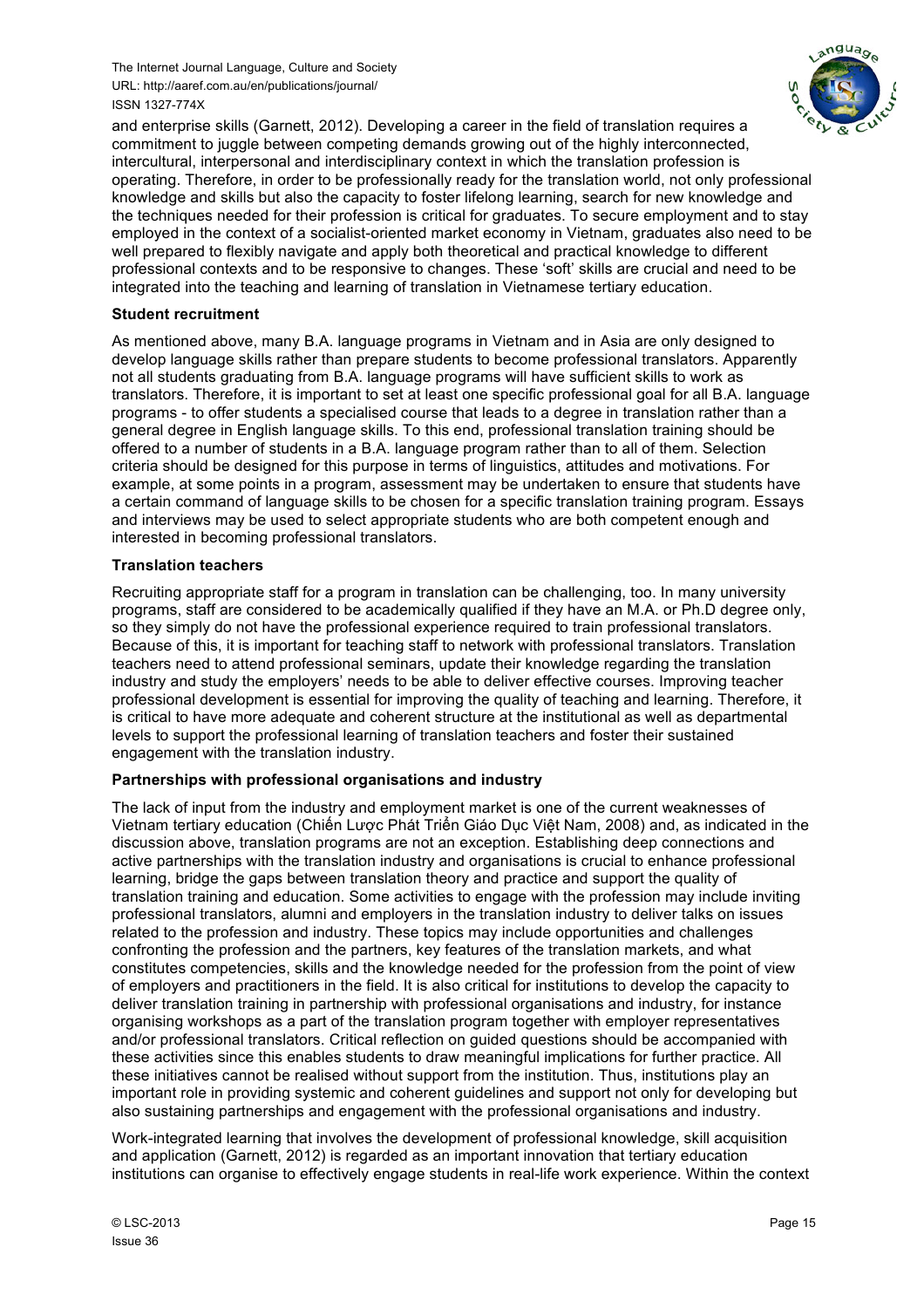

of Vietnam, work-integrated learning within the translation program could happen in the form of fieldtrips, internships, work-based learning projects and work placements assessed by workplace mentors or lecturers. Voluntary work in the translation industry can be a useful opportunity for students to become familiar with their professional field and enhance their employability. In addition, other initiatives such as alumni engagement, networked career opportunities and employment advisory capability could be effective work-connected learning forms to assist students with the enhancement of understandings and linkage to their future profession and translation industry.

#### **Program evaluation**

A tertiary program in translation can be evaluated by examining to what extent it meets both the market needs and students' needs. One way to evaluate the program is to conduct surveys and interviews with new graduates who work professionally as translators, and identify the skills and knowledge they have learnt in the program that they think are still useful for them, as well as those that need developing further. Program designers and administrators also need to maintain frequent contacts with translation agencies, professional organizations, and employers in an attempt to identify the emerging needs in the market. Evaluation tasks should not only be carried out by the program designer or the instructor but should also be conducted in collaboration with the graduate students, translation agencies and employers.

## **Conclusion**

This paper focuses on the translation curriculum in Vietnam and how it struggles to respond effectively to the employment market beyond it. At the broader level, it also reveals that there is still a disconnection between the tertiary education curriculum as a whole and the actual demands of the professional field in Vietnam. A reform of the curriculum is needed; this should extend the conventional aims of tertiary education, which are still theory-oriented and scholastically-driven, to include the development of graduate knowledge, skills and attributes for the world of work. Integrating employment skills into translation programs is the necessary step towards a more responsive translation curriculum in the contemporary context of Vietnam. This process would add value to and enrich the learning experience and professional capacity of all students majoring in translation. Such a reform is critical to prepare graduates for more productive workforce and more engaged citizenship.

Drawing on the translation program in Vietnam's tertiary education, the paper also generates a number of implications for curriculum reform to move towards ensuring professional readiness for graduates. These range from developing the objectives for the program, evaluating the market needs, identifying the student needs, selecting students, improving teacher professional development, innovating pedagogical practices, developing partnership with professional organisations and industries to evaluating the program. These are key steps in the preparation, design, delivery and evaluation of the curriculum. Of course there is no pre-packaged, 'fit-all' formula. Yet, the discussion of the translation curriculum as a case study for this paper may provide useful insights for teachers and program developers when planning a curriculum that at least attempts to respond to the world of work in specific local contexts.

## **References**

- Bernardini, S. (2004). The theory behind the practice. Translator training or translator education?. In K., Malmkjær (Ed.) *Translation in undergraduate degree programmes, (pp.17-29).*  Amsterdam and Philadelphia: Benjamins.
- Caminade, M., & Pym, A. (1998). Translator-Training institutions. In M. Baker (Ed.), *Routledge Encyclopedia of translation studies*. (pp. 280-285). London and New York: Routledge.
- Chiến lược phát triển giáo dục Việt Nam, 2009-2020 (2008). Dự thảo lần thứ 14 30/12/2008. Hà Nội.
- Doan Thanh Tuan. (2010). An investigation into the difficulties encountered by graduates majoring in translation. Unpublished MA Thesis. Hue College of Foreign Languages.
- Hager, P., & Holland, S. (2006). *Graduate attributes learning and employability*. Dordrecht, The Netherlands: Springer.
- Hayden, M. (2005). *The legislative and regulatory environment of higher education in Vietnam*. Washington DC: The World Bank.